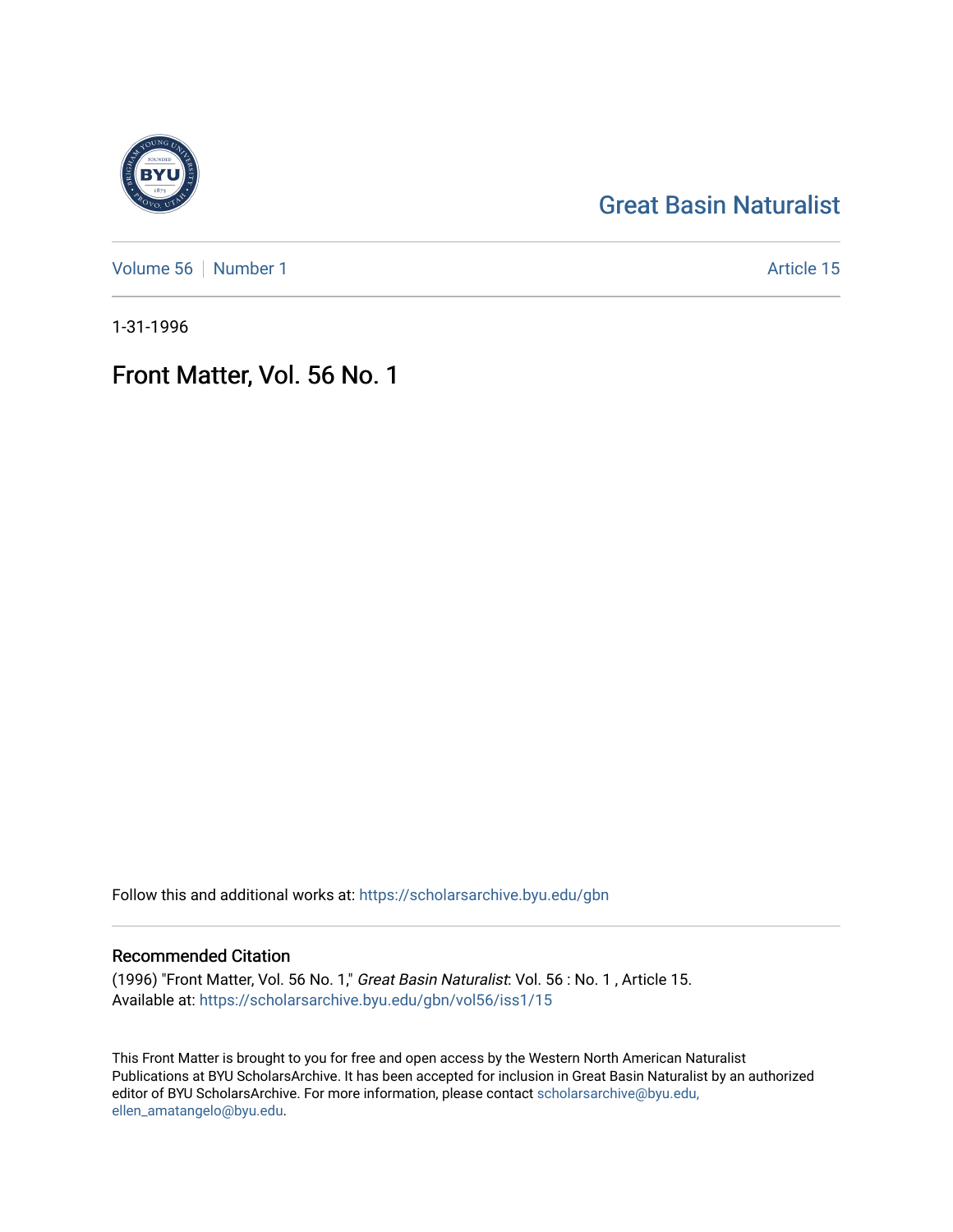# LIBRARY FEB 2 3 1996 E T  $H$ HARV. **GREAT BASIN** NATURALIST



VOLUME 56 Nº 1 - JANUARY 1996

**BRIGHAM YOUNG UNIVERSITY**